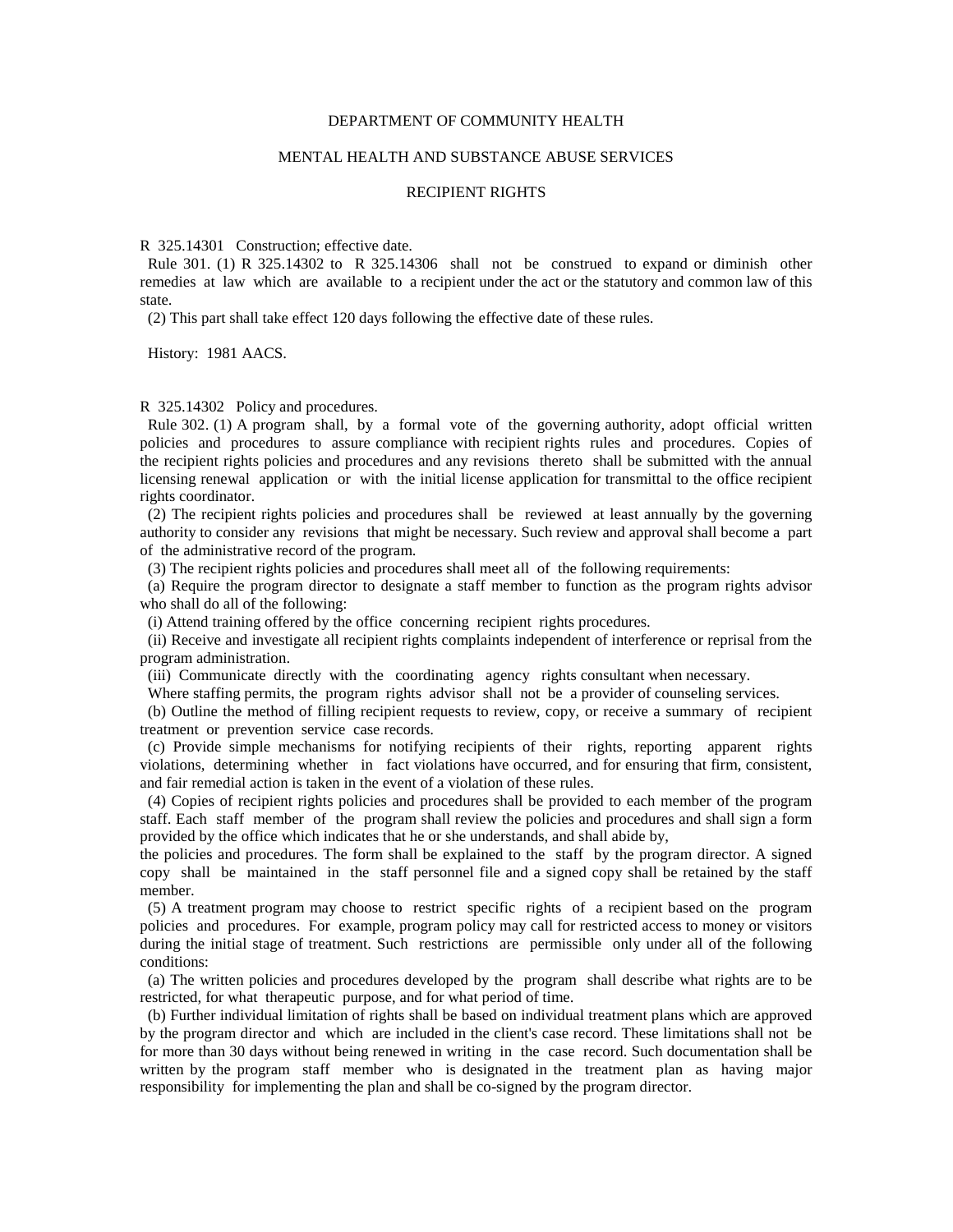(c) The provisions for restrictions and limitations on recipient rights outlined in this subrule shall not be construed to permit any abuse or neglect as defined in these rules.

(6) As part of the admission procedure to a program, a recipient shall receive all of the following:

 (a) If incapacitated, receive the procedures described in this subrule as soon as feasible, but not more than 72 hours after admission to an approved service program.

(b) A written description of the rights of recipients of substance abuse services.

(c) A written description of any restrictions of the rights based on program policy.

(d) An oral explanation of the rights in language which is understood by the recipient.

 (e) A form approved by the office which indicates that the recipient understands the rights and consents to specific restrictions of rights based on program policy. The recipient shall sign this form. One copy of the form shall be provided to the client and 1 copy shall become a part of the client's record.

 (7) A recipient of prevention services shall be notified of his or her rights by a notation on any program announcement, brochure, or other written communication that describes the program services to recipients or to the general public. Such notification shall state the following: "Recipients of substance abuse services have rights protected by state and federal law and promulgated rules. For information, contact (staff name, address, phone) or the Center for Substance Abuse Services, Recipient Rights Coordinator, P.O. Box 30035, 3500 North Martin Luther King, Jr. Blvd., Lansing, Michigan 48909."

 (8) When a prevention service maintains case records that include the recipient's name and information about the recipient's substance use or abuse, the recipient shall be provided with the notification in subrule (7) of this rule and a summary of specific rights. Phone callers shall be informed that a summary of recipient rights will be mailed to them on request if such records are maintained.

 (9) Rights of recipients shall be displayed on a poster provided by the office in a public area of all licensed programs. The poster shall indicate the program rights advisor's name and phone number.

 (10) The administrator of the office, with approval of the coordinating agency, shall designate a staff member of a local coordinating agency to act as the coordinating agency recipient rights consultant. The designation shall be renewed annually. The coordinating agency recipient rights consultant shall conduct recipient rights activities according to procedures outlined by the office.

History: 1981 AACS.

R 325.14303 Recipient rights violations; complaints; procedures; remedies.

 Rule 303. (1) A complaint of a recipient rights violation shall be made on a form provided by the office, whether made by a client or another person on behalf of a client or group of clients, and shall be distributed to the client, the program, the coordinating agency, and the office. All recipient rights communications shall comply with state and federal confidentiality rules and regulations.

 (2) When circumstances prevent completion of the procedures outlined in subrules (3) and (5) of this rule, the rights advisor or rights consultant, whoever is responsible in the specific subrule, shall submit a written report to the office rights coordinator stating the reasons for tardiness and the actions being taken to expedite completion of the procedures.

 (3) An initial complaint of a recipient rights violation shall be investigated by the program rights advisor. The investigation shall be initiated within 10 working days of receipt of the complaint by the program rights advisor.

 (4) A written report, including the procedures followed in the conduct of the investigation, findings, conclusions, and recommended remedial actions, if any, to be implemented by the program, shall be completed within 25 working days of receipt of the initial complaint. Copies of the report shall be submitted within 5 working days of completion to the complainant, coordinating agency recipient rights consultant, and to the office rights coordinator. This report shall serve as notice of the rights advisor's final recommendation for resolution of the complaint.

 (5) Recommended remedial action shall include time limits for implementation. The coordinating agency recipient rights consultant shall monitor the implementation of remedial actions recommended by the program rights advisor and shall notify the office rights coordinator of situations where time limits appear unreasonably short or long or where unforeseen problems cause a delay in implementation of recommended remedial actions.

 (6) If a complainant is not satisfied with the program's findings, conclusions, recommended remedial action, or implementation of recommended remedial action, the complainant may appeal within 15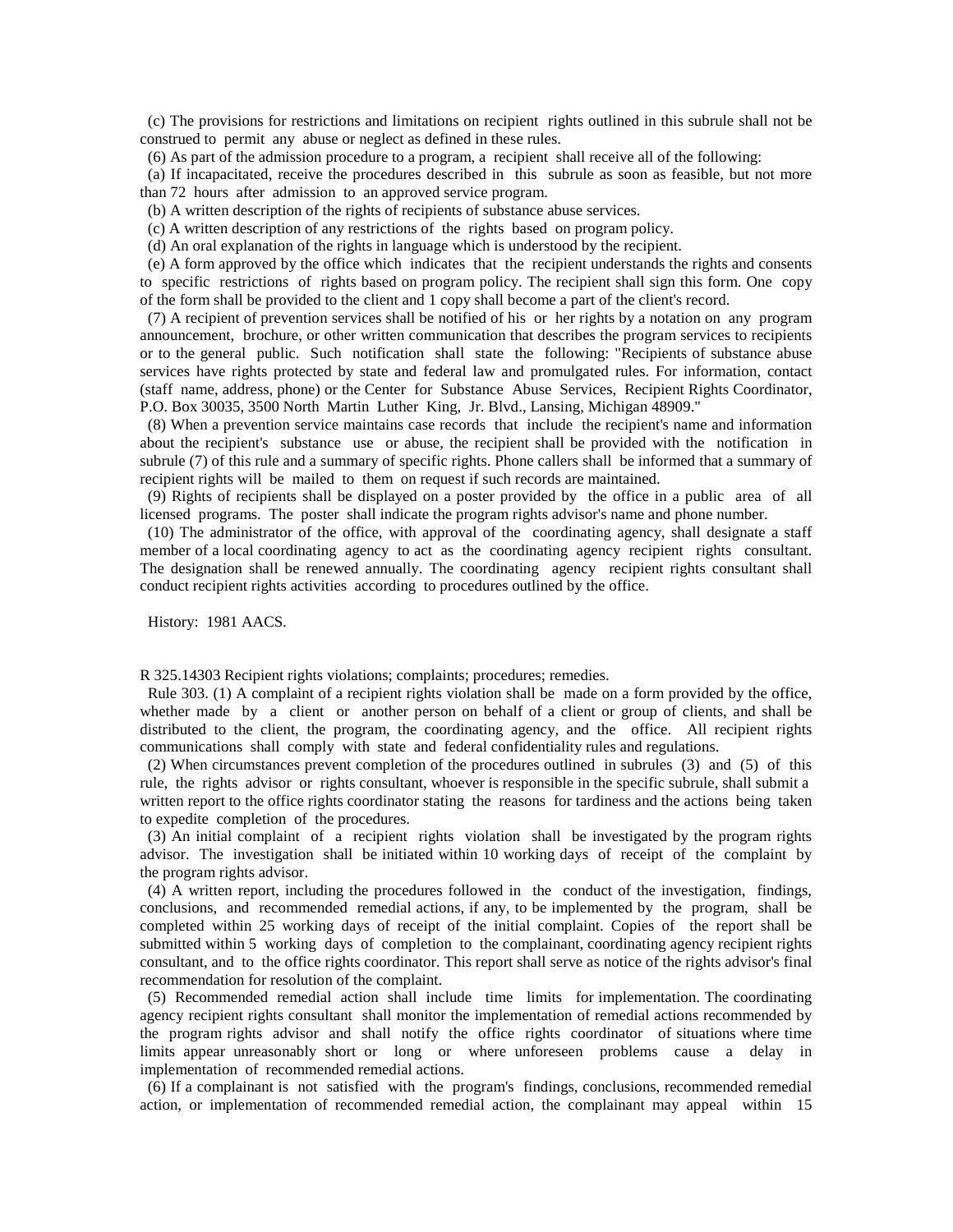working days of receipt of the written report to the coordinating agency rights consultant on forms provided by the office and distributed to programs by the coordinating agency. Copies of such appeals shall be distributed to the complainant and to the program and office rights coordinator within 5 working days of receipt of the appeal by the coordinating agency rights consultant.

 (7) An appeal received by the coordinating agency shall be reviewed by the coordinating agency rights consultant within 10 working days of receipt, unless the time limitation is waived in writing by the complainant. The coordinating agency rights consultant may hold an informal conference involving the complainant and the program director to determine the basis of the complaint and the position of the program.

 (8) If the coordinating agency recipient rights consultant finds that the findings, conclusions, and recommended remedial action or implementation of recommended remedial action by the program resolves the problem that caused the complaint, such finding, including the rationale for such finding, shall be submitted in a written report and shall be mailed to the complainant, the program, and the office rights coordinator within 15 working days of receipt of the appeal. This report shall serve

as notice of the rights consultant's final recommendation for resolution of the complaint.

 (9) If the coordinating agency recipient rights consultant determines that the findings, conclusions, and recommended remedial action or implementation of recommended remedial action by the program do not appear to resolve the problem that caused the complaint, or if the coordinating agency rights consultant feels the issues cannot be satisfactorily resolved at an informal conference, then the coordinating agency rights consultant shall initiate an investigation of the case within 15 working days of receipt of the appeal.

 (10) A written report, including the procedures followed in the conduct of the investigation, findings, conclusions, and recommended remedial action to be implemented by the program director shall be completed by the coordinating agency rights consultant within 25 working days of receipt of the appeal at the coordinating agency. Copies of the report shall be submitted within 5 working days of completion to the complainant, the program, and to the office rights coordinator. Such report shall serve as

notice of the coordinating agency rights consultant's final recommendation for resolution of the complaint. (11) Any recommended remedial action shall include time limits for implementation and shall be evaluated by the coordinating agency recipient rights consultant for its effectiveness in resolving the problem that caused the complaint.

 (12) The complainant may appeal within 15 working days of receipt of the written report to the office rights coordinator on a form provided by the office and distributed by the coordinating agency. The office rights coordinator shall distribute copies of the appeal to the program and

coordinating agency within 5 working days of receipt. The office rights coordinator shall review the appeal within 10 working days of the receipt of the appeal. The office rights coordinator may hold an informal conference of concerned parties to further explore the issues.

 (13) If the office rights coordinator concurs with the coordinating agency, the complainant shall be so notified within 15 working days of receipt of the appeal by the office. Such notification shall include the rationale for the decision. The complainant shall also be informed that he or she may subsequently request, from the office administrator, a hearing pursuant to Act No. 306 of the Public Acts of 1969, as amended, being S24.201 et seq. of the Michigan Compiled Laws, if not satisfied with the decision of the office rights coordinator. Such request may be made in a letter to the administrator from the complainant within 15 working days of receipt of the notification from the office rights coordinator.

 (14) If the office rights coordinator decides to reinvestigate the case, the complainant shall be so notified within 10 working days of receipt of the appeal. Copies of such notification shall be sent to the program rights advisor and to the coordinating agency rights consultant.

 (15) A written report of the investigation procedures, findings, and administrative or licensing action recommended to the office administrator and resulting from the office rights coordinator's investigation shall be completed within 25 working days of receipt of the appeal and shall be submitted to the administrator. Copies shall be distributed to the coordinating agency rights consultant and to the program rights advisor. Findings and recommended action shall be submitted to the complainant within 30 working days of receipt of the appeal. Such findings may be appealed in a letter to the administrator from the complainant within 15 working days of receipt of the findings.

History: 1981 AACS.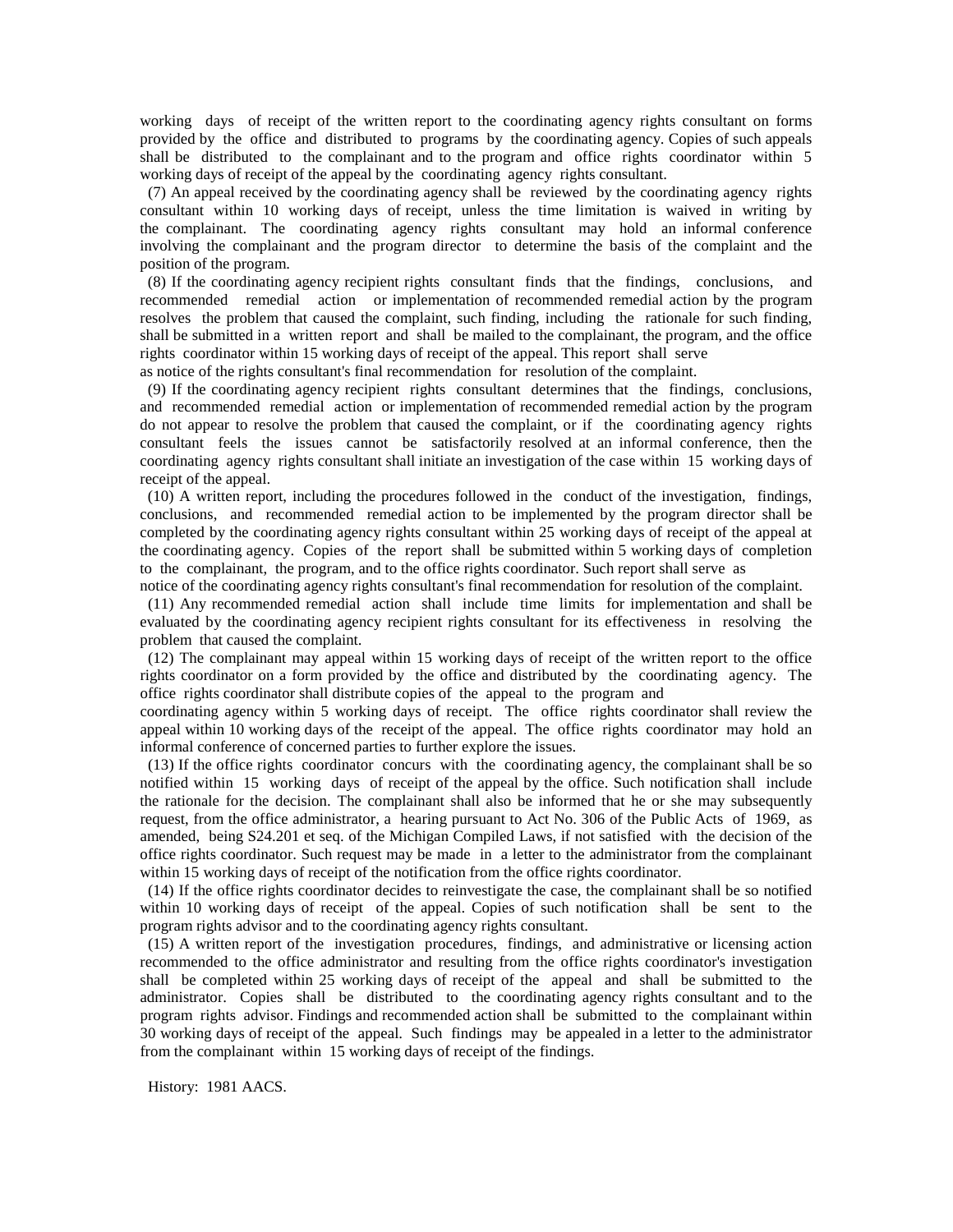R 325.14304 Recipient rights generally.

 Rule 304. (1) A recipient shall not be denied appropriate service on the basis of race, color, national origin, religion, sex, age, mental or physical handicap, marital status, sexual preference, or political beliefs.

 (2) The admission of a recipient to a treatment program or receipt of prevention services shall not result in the recipient being deprived of any rights, privileges, or benefits which are guaranteed to individuals by state or federal law or by the state or federal constitutions.

 (3) A recipient may present grievances or suggest changes in program policies and services to the program staff, to governmental officials, or to another person within or outside the program. In this process, the program shall not in any way restrain the recipient.

 (4) A recipient has the right to review, copy, or receive a summary of his or her program records, unless, in the judgment of the program director, such action will be detrimental to the recipient or to others for either of the following reasons:

 (a) Granting the request for disclosure will cause substantial harm to the relationship between the recipient and the program or to the program's capacity to provide services in general.

(b) Granting the request for disclosure will cause substantial harm to the recipient.

 If the program director determines that such action will be detrimental, the recipient is allowed to review nondetrimental portions of the record or a summary of the nondetrimental portions of the record. If a recipient is denied the right to review all or part of his or her record, the reason for the denial shall be stated to the recipient. An explanation of what portions of the record are detrimental and for what reasons, shall be stated in the client record and shall be signed by the program director.

 (5) A program staff member shall not physically or mentally abuse or neglect or sexually abuse a recipient.

 (6) A recipient has the right to review a written fee schedule in programs where recipients are charged for services. Policies on fees and any revisions thereto shall be approved by the governing authority of the program and shall be recorded in the administrative record of the program.

 (7) A recipient is entitled to receive an explanation of his or her bill, regardless of the source of payment.

 (8) A recipient has the right to information concerning any experimental or research procedure proposed as a part of his or her treatment or prevention services and has the right to refuse to participate in the experiment or research without jeopardizing his or her continuing services. A program shall comply with state and federal rules and regulations concerning research which involves human subjects.

History: 1981 AACS.

R 325.14305 Treatment programs; specific rights; fingerprints.

Rule 305. (1) A recipient shall participate in the development of his or her treatment plan.

 (2) A recipient has the right to refuse treatment and to be informed of the consequences of that refusal. When a refusal of treatment prevents a program from providing services according to ethical and professional standards, the relationship with the recipient may be terminated upon reasonable notice.

 (3) A recipient shall be informed if a program has a policy for discharging recipients who fail to comply with program rules and shall receive, at admission and thereafter upon request, a notification form that includes written procedures which explain all of the following:

(a) The types of infractions that can lead to discharge.

(b) Who has the authority to discharge recipients.

 (c) How and in what situations prior notification is to be given to the recipient who is being considered for discharge.

(d) The mechanism for review or appeal of a discharge decision.

A copy of the notification form signed by the recipient shall be maintained in the recipient's case file.

 (4) A recipient shall have the benefits, side effects, and risks associated with the use of any drugs fully explained in language which is understood by the recipient.

 (5) A recipient has the right to give prior informed consent, consistent with federal confidentiality regulations, for the use and future disposition of products of special observation and audiovisual techniques, such as 1-way vision mirrors, tape recorders, television, movies, or photographs.